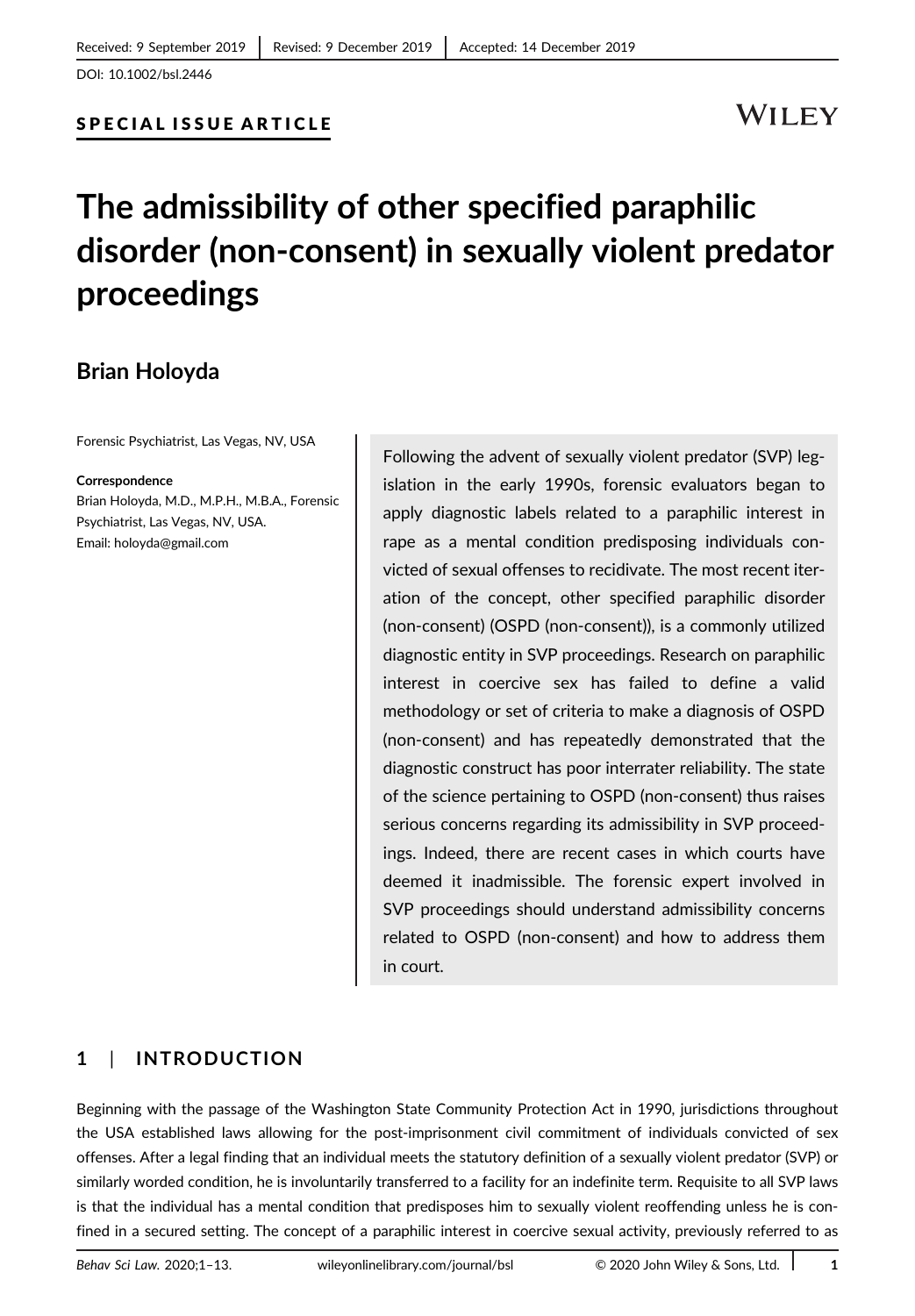paraphilic coercive disorder and paraphilia not otherwise specified—non-consent, has frequently been utilized as grounds for civil commitment. Now enshrouded in the *DSM-5* terminology as other specified paraphilic disorder (non-consent) (OSPD (non-consent)), this construct continues to present in SVP civil commitment proceedings as evidence of a mental condition predisposing one to sexually reoffend.

Current research has failed to substantiate a valid method by which to diagnose a paraphilic interest in rape and the interrater reliability of the construct is poor. OSPD (non-consent) is being put to the test in court and has been the subject of recent admissibility hearings in various jurisdictions that utilize the *Frye* and *Daubert* standards. Some courts have deemed OSPD (non-consent) inadmissible, possibly signaling a change in courts' leniency with the use of the construct in SVP proceedings. This article will review SVP law, focusing on the definition of "mental abnormality" as a requisite finding for commitment. It will describe the concept of a paraphilic interest in coercive sex, including its history and current state of research. Finally, it will describe scientific and legal issues pertaining to the application of OSPD (non-consent) in SVP proceedings, review cases in which the admissibility of OSPD (non-consent) has been assessed, and provide evaluators with a guide by which to address admissibility concerns in court.

#### **2** | **OVERVIEW OF SEXUALLY VIOLENT PREDATOR LAW**

SVP laws allow the state to civilly commit individuals convicted of sex offenses following completion of a prison term. Depending on the jurisdiction, statutes may utilize different terms to describe the committed individual, including sexually violent person, sexually dangerous person, sexual psychopathic personality, and sexually dangerous individual (Sreenivasan, Weinberger, & Garrick, 2003). Following the high-profile rape and murder of a sevenyear-old boy in Tacoma, the state of Washington became the first in the USA to pass legislation allowing for the post-imprisonment civil commitment of individuals convicted of sex offenses (Lieb, 1996). The 1990 Community Protection Act authorized the state to transfer individuals determined to be "sexually violent predators" at the end of their criminal sentences to a Department of Social and Health Services facility inside a prison in Monroe, WA. Since that time, over 20 jurisdictions in the USA, including the Federal government, have passed SVP laws. After the state deems an individual an SVP, most commonly in a jury trial, he is subsequently transferred to a secured facility for an indeterminant term (Felthous & Ko, 2018).

The prototypical SVP law has various components. First, the individual to be considered for commitment must have a conviction for one of a variety of specified sexually violent offenses. In addition, the individual must have a mental condition related to his sexual offending. Finally, that mental condition must make the person a high risk for future sexually violent offending. The Missouri SVP law is a prototypical example. In the state of Missouri, an SVP is "any person who suffers from a mental abnormality which makes the person more likely than not to engage in predatory acts of sexual violence if not confined in a secure facility" (Missouri Revised Statutes, 2017). A mental abnormality is further defined as "a congenital or acquired condition affecting the emotional or volitional capacity which predisposes the person to commit sexually violent offenses in a degree constituting such person a menace to the health and safety of others." As of 2003, 12 other states utilized the same definition of the mental condition required for SVP commitment (Sreenivasan et al., 2003).

SVPs have challenged the commitment laws on various grounds. In the case of *Kansas v. Hendricks*, Leroy Hendricks appealed his commitment as an SVP under the Kansas Sexually Violent Predators Act. He argued that his civil detention violated ex post facto and double jeopardy law. The Kansas State Supreme Court ruled that the Act's definition of mental abnormality did not satisfy substantive due process, rendering the Act invalid. The Supreme Court of the United States reversed the lower court's decision in a five-to-four split, finding that the state's definition of mental abnormality fulfilled substantive due process and limited commitment procedures to individuals who could not control their dangerousness. An important element of the SVP proceedings was to distinguish between dangerous sexual offenders and general violent recidivists to prevent civil commitment from becoming "a mechanism for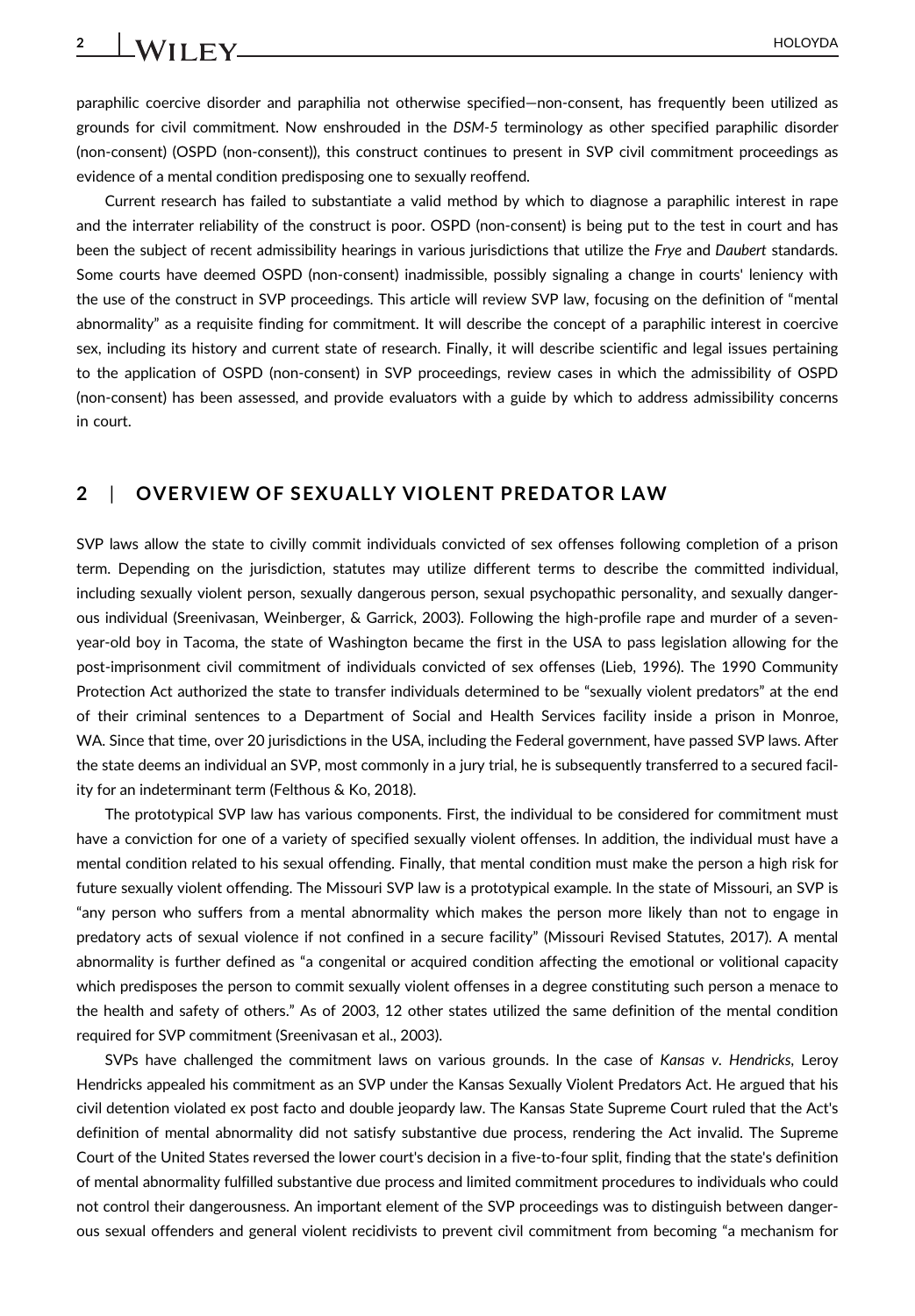retribution or general deterrence" (*Kansas v. Hendricks*, 1997, p. 373). In addition, the Court ruled that the Act did not violate ex post facto or double jeopardy law because the proceedings were not criminal in nature.

The case of *Kansas v. Crane* clarified the extent to which an individual's "mental abnormality" must impair an individual's control over his sexually violent behavior. Michael Crane appealed his commitment as an SVP under the Kansas Sexually Violent Predators Act after he received diagnoses of exhibitionism and antisocial personality disorder (ASPD). The state's experts agreed that Mr. Crane's diagnoses did not "impair his volitional control to the degree he cannot control his dangerous behavior" (*Kansas v. Crane*, 2002, p. 417). The Kansas Supreme Court held the SVP Act unconstitutional based on the finding that Mr Crane had a personality disorder and no volitional impairment resulting in a loss of control. The US Supreme Court reversed the state's decision, noting that the lower court did not distinguish between the "purely 'emotional' sexually related mental abnormality and the 'volitional'" (p. 415) in *Hendricks.* The court also indicated that "there must be proof of serious difficulty in controlling behavior" (p. 413), as opposed to a complete lack of control resulting from the mental condition.

Some jurisdictions outside of the USA have established special detention schemes for certain individuals convicted of sexual offenses. Canada's Dangerous Offender designation may apply to a sexual offender whose criminal behavior demonstrates "a failure to control his or her sexual impulses and a likelihood of causing injury, pain or other evil to other persons through failure in the future to control his or her sexual impulses" (Canada, 2019, p. 994). The court may impose an indeterminate sentence in a penitentiary for individuals designated as Dangerous Offenders. Similarly, Australian jurisdictions allow for extended or indefinite criminal detention of sexual offenders (Keyzer & McSherry, 2015). For example, Western Australia's Dangerous Sexual Offenders Act of 2006 established a mechanism for the state to detain a sexual offender following completion of a prison term if he is found to be a "serious danger to the community" and if there is an "unacceptable risk" that he will recidivate if released to the community (Western Australia, 2006, p. 6). If the court identifies reasonable grounds that the individual is a serious danger, it must order an evaluation of the individual by two qualified experts, at least one of which must be a psychiatrist. As opposed to SVP law in the USA, neither Canada nor Western Australia require the individual to have an identified mental condition predisposing him to reoffend or engage in violence. Once committed, the individual remains in a penal facility and is not transferred to a treatment setting. Germany, on the other hand, allows for the detention of dangerous individuals convicted of sexual offenses in both penal institutions and secured treatment settings, in the latter case when an individual has a "mental disorder." The law does not specify the nature of this condition (Basdekis-Jozsa, Mokros, Vohs, Briken, & Habermeyer, 2013).

#### **3** | **MENTAL ABNORMALITY**

Different jurisdictions utilize different terms to name the mental condition required for SVP commitment, including "mental abnormality," "mental abnormality or personality disorder," "mental disorder," "behavioral abnormality," and "diagnosed mental disorder," all of which have the same prototypical definition noted above (Sreenivasan et al., 2003). Arizona is unique in identifying specific disorders that qualify for SVP commitment, defining their "mental disorder" as "a paraphilia, personality or conduct disorder or any combination of paraphilia, personality disorder and conduct disorder that predisposes a person to commit sexual acts to such a degree as to render the person a danger to health and safety of others" (Arizona Revised Statutes, 2013). In all other statutes, then, the definition of the mental condition does not overlap well with the criteria or disorders present in the *Diagnostic and Statistical Manual of Mental Disorders*, as is often the case with legal definitions relating to mental conditions. Theoretically, any diagnostic entity–from the *DSM* or otherwise–could be used as grounds for committing an individual as an SVP in states other than Arizona. The identification of a mental condition and its linkage with risk make psychiatric participation in SVP proceedings necessary and relevant.

Though all but one SVP statute fail to delineate which diagnoses may be considered as a mental condition pursuant to SVP civil commitment, there are some disorders that are more clearly in line with the statutory definitions.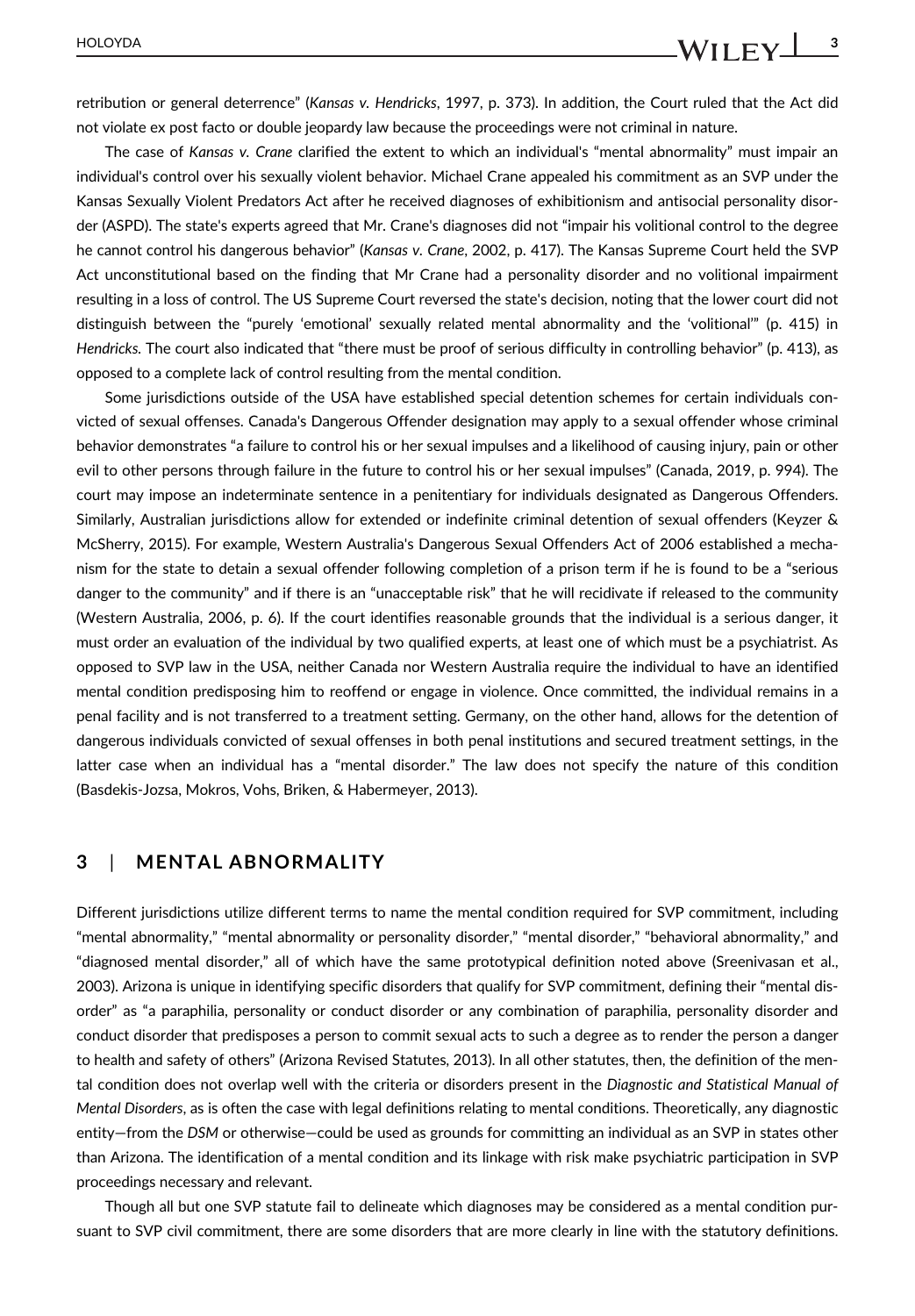First and Halon noted in 2008 that the paraphilias come closest to matching the statutory criteria for a mental condition, "even though none has the requisite predisposition to act on the paraphilic fantasies and urges nor do they involve volitional impairment in doing so" (First & Halon, 2008, pp. 444). Oftentimes a combination of diagnoses may be considered necessary to meet the statutory definition of the mental condition. For example, in *Kansas v. Crane*, the state's experts opined that the combination of exhibitionism and ASPD resulted in Mr Crane's difficulty controlling his sexually violent behavior, but that exhibitionism alone would not have. Regardless of the diagnosis identified or provided, the crucial element required to commit someone as an SVP is to identify a causal link between the disorder(s) and the person's risk for sexually violent reoffending (Weinberger, Sreenivasan, Azizian, & Garrick, 2018).

Some specific mental conditions have received attention as controversial grounds for post-imprisonment civil commitment of individuals convicted of sexual offenses. The first is ASPD. Sreenivasan et al. (2003) noted that committing an individual as an SVP on the basis of an ASPD diagnosis may be problematic for various reasons. Individuals with ASPD may not benefit from treatment, thus calling into question the use of psychiatric facilities to detain criminals with a poor prognosis. Indeed, an American Psychiatric Association Task Force composed of experts in the field of the evaluation and treatment of individuals convicted of sex offenses published a report in which they firmly opposed the use of civil commitment for such persons. They wrote that "societal concerns about the need for punishment and incapacitation of dangerous sex offenders should be met through customary sentencing alternatives within the criminal justice system and not through involuntary civil commitment statutes" (American Psychiatric Association, 1999, pp. 176). The Supreme Court, however, has overridden this concern by finding that the detainment of an individual for whom treatment is not available does not violate his constitutional rights. In the opinion of *Kansas v. Hendricks*, the court opined "[W]e have never held that the Constitution prevents a State from civilly detaining those for whom no treatment is available, but who nevertheless pose a danger to others" (p. 366). Thus, ASPD alone can qualify as a mental condition for SVP commitment. Other experts note that ASPD is an indicator of general criminality, with common findings including the violation of the rights of others, legal difficulties, and personality characteristics like deceitfulness, impulsivity, and recklessness. Since ASPD lacks any requisite sexual disturbance or abnormality and most individuals with ASPD do not commit sex crimes, they argue, it should not be used as the sole diagnosis in defining a mental abnormality in SVP civil commitment proceedings (Vognsen & Phenix, 2004).

#### **4** | **THE NON-CONSENT PARAPHILIA**

A second construct to receive critical attention for its use as a mental condition in SVP proceedings is a paraphilic interest in coercive sex or rape. This concept has never been a *DSM* diagnosis and, as discussed below, has been specifically barred from the *DSM* in many of its iterations. Despite this, the name of the construct has evolved over time from its early origins as rapism, biastophilia, or paraphilic coercive disorder (PCD) to *DSM*-styled titles of paraphilia not otherwise specified (non-consent) (PNOS (non-consent)) and the current other specified paraphilic disorder (non-consent) (OSPD (non-consent)). Perhaps the first description of a paraphilia related to coercive sex was offered by John Money 1984, a psychologist who published his own idiosyncratic taxonomy of paraphilias in a 1984 article entitled "Paraphilias: Phenomenology and classification" in the *American Journal of Psychotherapy.* Within the article, Dr Money utilized four different names to label the same concept—rapism, biastophilia, biastophilic rapism, and raptophilia—which he classified under the "predatory paraphilias." He described the purported phenomenon as follows:

The most notorious of the predatory paraphilias is biastophilic rapism or raptophilia. The biastophilic lovemap prescribes that the partner, typically a stranger, should be unsuspecting of what is about to happen, and should be maximally terror-stricken and resistant, until the fantasy enactment has run its course.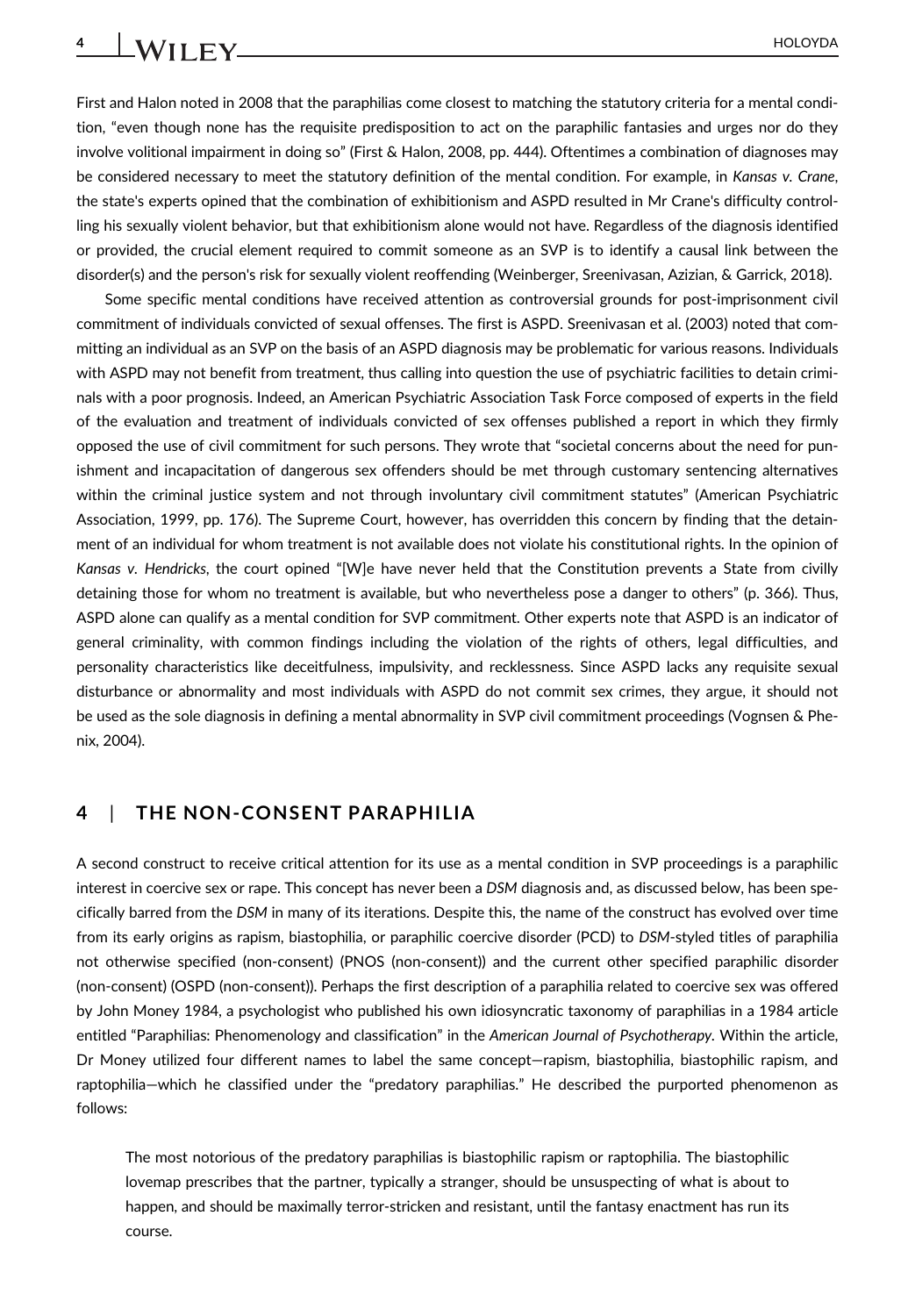Biastophilia may include breaking and entering, and stealing things as well as stealing sexual intercourse by force. The things stolen may be of value, or they may be more in the nature of tokens. In some cases, stealing alone takes place as a substitute for genital intercourse (p. 169).

Though he could not have known it at the time, in creating such a vague and all-encompassing "rape paraphilia" that did not even require intercourse of any sort, Dr. Money foreshadowed the widespread application of a similarly ill-defined rape paraphilia in SVP civil commitment proceedings.

Dr. Money's rape paraphilia received some subsequent support from other experts in the field. In a chapter in the *Handbook of Sexual Assault* published in 1990, Gene Abel and Joanne-L. Rouleau wrote a section entitled "Rape as a paraphilia," in which they argued that their clinical experience with paraphilic individuals provided support for the concept of paraphilic rape. They noted that some individuals reported having "recurrent, repetitive, and compulsive urges and fantasies to commit rapes" (p. 18); that 50% of individuals who rape have the onset of such an interest by age 21, similar to age of onset of other paraphilias; and that they were able to reliably distinguish between rapists and non-rapists using penile plethysmography (PPG) (Abel & Rouleau, 1990). Most individuals with paraphilic disorders develop atypical sexual interests around puberty and the onset of sexual arousal, however (Thibaut et al., 2010), and the alleged ability of Abel and Rouleau to distinguish between rapists and non-rapists was based on PPG responses of seven of each (Hays, Roberts, Solway, Feldman, & Texas Research Institute of Mental Sciences, 1981). Despite the limited evidence in support of a rape paraphilia, Abel and Rouleau argued that the authors of *DSM-III-R* failed to include a rape paraphilia in the text because "psychiatry and psychology have had limited contact with the more aggressive sex offenders" (p. 19), thus yielding less clinical information about such individuals, and that society was unwilling to accept the idea that rape may be motivated by a mental disorder (Abel & Rouleau, 1990). They wrote:

As the ability of the victim to ward off a sex offense decreases (such as in pedophilia) or the degree of force increases during the perpetration of the crime (such as in sadism and rape), our culture is less accepting of psychiatric justification for such crimes and is more in favor of punishment through the criminal justice system (p. 19).

Ironically, the establishment of SVP law has provided "our culture" with a psychiatric justification to apply unsubstantiated diagnostic labels to individuals convicted of rape for the purpose of indefinite civil commitment.

The question of whether to include a diagnosis related to a paraphilic interest in rape in the *DSM* has existed since the publication of *DSM-III.* The history of paraphilic rape and its repeated rejection from inclusion in the *DSM* has been thoroughly documented elsewhere (Frances & First, 2011; Zander, 2008). Briefly, paraphilic coercive disorder was first suggested for inclusion in *DSM-III* at a 1976 preparatory conference for the edition, but was rejected. It was again proposed for inclusion in *DSM-III-R* and was given significant consideration, including a conference involving proponents and critics of its admission into the text. The diagnosis was again rejected due to the lack of convincing research on the topic. Not only was the proposed disorder not considered for inclusion in *DSM-IV*, but any reference to rape was kept out of the paraphilia NOS category to prevent "a backdoor entry of this questionable diagnosis" (Frances & First, 2011, p. 558). Most recently, the paraphilias sub-workgroup of the *DSM-5* considered adding paraphilic coercive disorder to the paraphilic disorders chapter. According to Stern (2010), the proposed criteria for the diagnosis were as follows:

- A. Over a period of at least 6 months, recurrent, intense sexually arousing fantasies or sexual urges focused on sexual coercion
- B. The person is distressed or impaired by these attractions, or has sought sexual stimulation from forcing sex on three or more nonconsenting persons on separate occasions
- C. The diagnosis of Paraphilic Coercive Disorder is not made if the patient meets criteria for a diagnosis of Sexual Sadism Disorder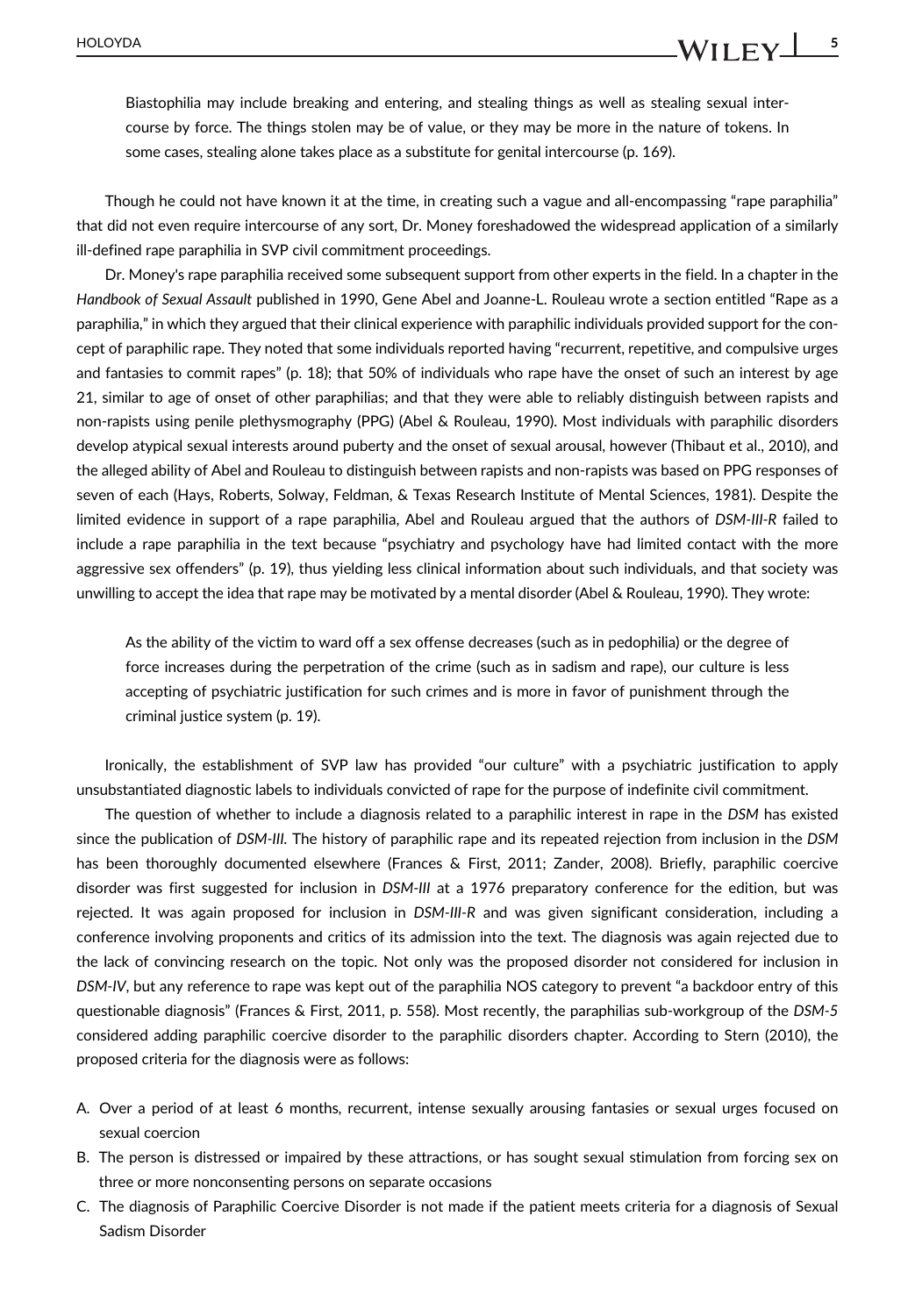The workgroup ultimately rejected the concept of a non-consent paraphilic disorder for *DSM-5*, however, and did not refer to rape in the description of the OSPD category. It was also excluded from the Conditions for Further Study appendix of *DSM*-5 due to a lack of sufficient research support (Frances & First, 2011).

The International Classification of Diseases (ICD), the diagnostic system used in many countries outside of the USA, similarly has not acknowledged the presence of a paraphilic disorder related to coercive sex or rape (Krueger et al., 2017). Now in its 11th iteration, the ICD-11 describes the diagnosis Coercive Sexual Sadism Disorder as "a sustained, focused and intense pattern of sexual arousal—as manifested by persistent sexual thoughts, fantasies, urges or behaviours—that involves the infliction of physical or psychological suffering on a non-consenting person" (World Health Organization, 2019). This description dovetails with *DSM-5*'s sexual sadism disorder. The "nonconsenting" element of the definition serves to distinguish the diagnosis from consensual sexual sadism and masochism, not to denote a specific paraphilic interest in coercion. The ICD-11 also includes a category entitled "other paraphilic disorder involving non-consenting persons." The Working Group on the Classification of Sexual Disorders and Sexual Health (WGSDSH) created this category to diagnose paraphilic disorders related to a sexual focus on others "whose age or status renders them unwilling or unable to consent" (p. 1540), but that are not better described elsewhere in ICD-11. Examples include zoophilia and necrophilia. This category represents a catch-all category for unspecified diagnoses, similar to *DSM-5*'s OSPD category, not a disorder related to a paraphilic interest in coercive sex (Krueger et al., 2017).

How did a theoretical diagnostic entity so lacking in support from the psychiatric community become widely used in SVP civil commitment proceedings? Well after its rejection from *DSM-III, DSM-III-R, DSM-IV,* and *DSM-IV-TR*, a psychologist named Dennis Doren published a book in 2002 titled *Evaluating Sex Offenders: A Manual for Civil Commitments and Beyond*, in which he wrote that applying a diagnosis of paraphilia NOS (non-consent) is appropriate when an evaluee "has repetitively and knowingly enacted sexual contact with nonconsenting persons over a period of at least six months (specifically for sexual arousal to the nonconsensual interaction), and the behavior has caused him significant impairment in social, occupational, or other areas of functioning" (Doren, 2002, p. 67). Though one would not expect a single psychologist's misappropriation and misapplication of phrasing from the *DSM* to a diagnostic entity repeatedly rejected by the authors of the same text to have an impact on the diagnosis of forensic evaluees, some have indicated that his book played a major role in popularizing the use of the diagnosis in SVP civil commitment proceedings (Zander, 2008).

#### **5** | **THE CURRENT STATE OF RESEARCH ON COERCIVE SEXUAL INTEREST**

#### **5.1** | **Diagnostic validity**

A diagnosis is considered valid if its criteria can accurately define a disorder and distinguish it from other disorders. Research pertaining to the validity of the concept of a paraphilic interest in rape has historically involved the use of PPG to assess the rape index, or the ratio of a man's penile tumescence when he is subjected to coercive sexual stimuli to the tumescence when he is exposed to scenarios involving consensual sex (Knight, 2010). Theoretically, a man with a paraphilic interest in rape would be more likely to be sexually aroused to depictions of coercive sex than a man without a paraphilic interest in rape, and therefore he would have a higher rape index. Research has identified various problems with relying on the rape index as an indicator of a paraphilic interest in coercive sex. There is evidence that a man's sexual responsivity to coercive stimuli may be related to failure of inhibition by coercive elements of scenarios, as opposed to a genuine arousal to them. Since a paraphilic interest by definition requires sexual arousal to a stimulus, failure of inhibition would not indicate a paraphilic sexual interest (Knight, Sims-Knight, & Guay, 2013). Because of this, one researcher has suggested diagnosing paraphilic coercive disorder only in individuals who demonstrate greater penile tumescence to coercive stimuli than consensual stimuli, or have a rape index greater than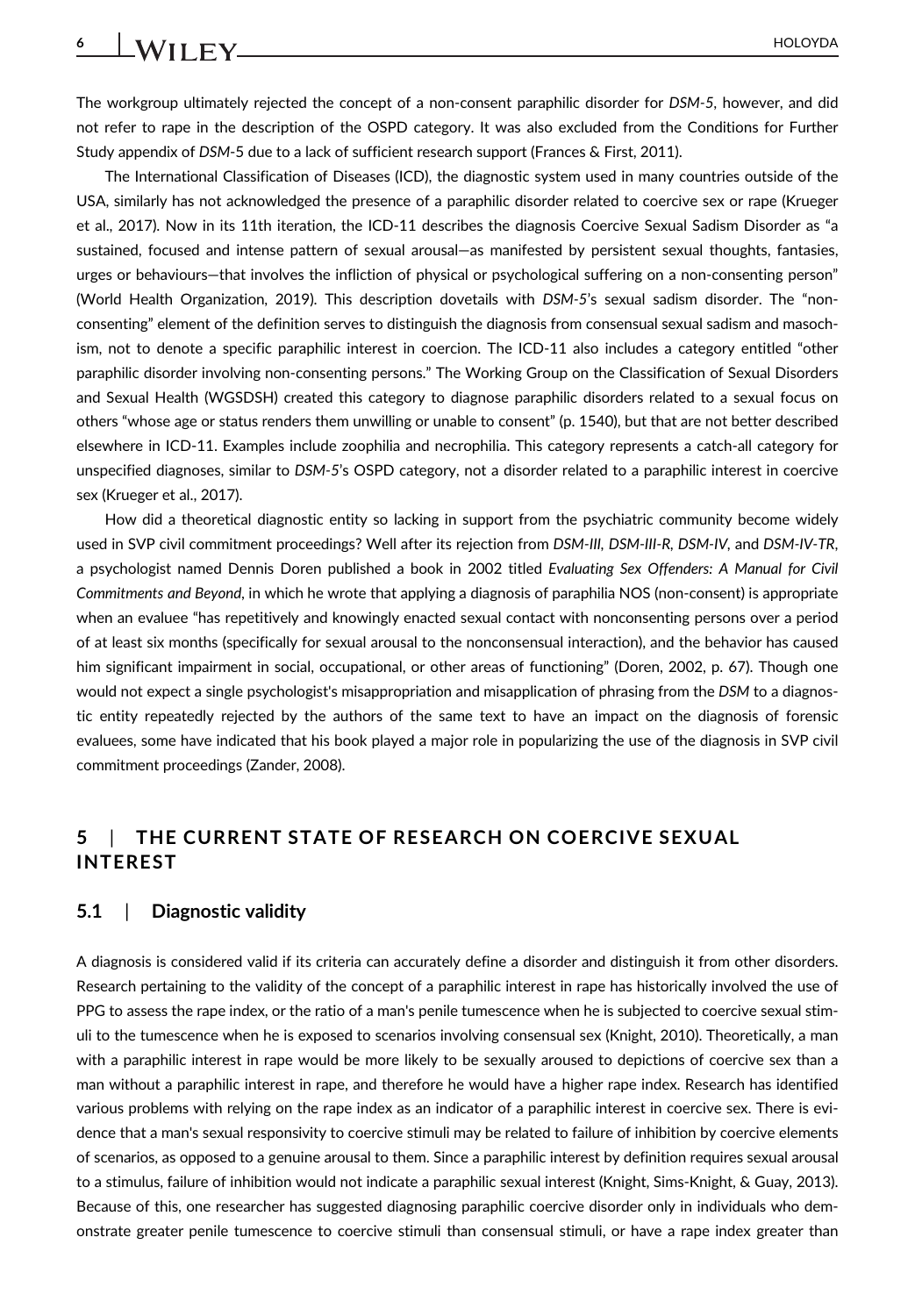one (Thornton, 2010). Such a division would be arbitrary, simplistic, and fail to address other elements that might influence one's sexual responsivity to coercive stimuli. Another reason why the concept of a paraphilic interest in rape is not valid is the inability to distinguish it from related disorders, such as sexual sadistic disorder. There is emerging evidence that interest in coercive sex exists on an "agonistic continuum" including sexual sadism and that there is no natural boundary separating the two (Longpre, Knight, & Guay, 2018). The researchers involved in characterizing the agonistic continuum have therefore recommended that OSPD (non-consent) not be admissible in SVP civil commitment proceedings.

Because there is no valid method by which to define a paraphilic interest in rape, or to distinguish it from relevant related diagnostic constructs, any criteria used to make a diagnosis of OSPD (non-consent) are unfounded. This fact has not stopped various authors from proposing their own, idiosyncratic diagnostic criteria (Doren, 2002; Thornton, 2010). More concerning, in reports to the court evaluators state that they use "diagnostic criteria" from the *DSM-5* to make a diagnosis of OSPD (non-consent), even though no such criteria exist and the concept was rejected from inclusion in any part of *DSM-5.* Such behavior is unethical and misleading to the courts, as it suggests that OSPD (non-consent) is a valid diagnostic construct recognized by the psychiatric community.

#### **5.2** | **Interrater reliability**

Given the lack of any valid means by which to diagnose OSPD (non-consent), it is not surprising that evaluators rarely agree on the presence of the construct in a given individual. Studies conducted in various jurisdictions have consistently demonstrated that OSPD (non-consent) has poor interrater reliability (Levenson, 2004; Perillo, Spada, Calkins, & Jeglic, 2014; Wollert, 2017). This problem has not improved over time. In a study of 190 male sexual offenders in Florida receiving two SVP evaluations between May 2013 and June 2017 (*N* = 380 evaluations), there were a total of 68 non-consent diagnoses (18%). Interrater reliability of the diagnosis, as measured by the Kappa coefficient, was a mere 0.18 (Graham, 2018). This means that, even if one accepts the theoretical construct of a rape paraphilia, its diagnosis is so inconsistent that two evaluators are unlikely to agree on its presence or absence. Wollert (2017) estimated that the likelihood of two evaluators agreeing on the diagnosis is chance. In fact, in a series of recommendations for how to improve diagnostic reliability in SVP evaluations, he stated that "psychologists who undertake SVP evaluations should no longer diagnose any SVP respondent as suffering from PNOSN [paraphilia NOS, non-consent]" (p. 185).

#### **6** | **THE USE OF OSPD (NON-CONSENT) IN SVP COMMITMENT**

Since OSPD (non-consent) has a poor research basis to support its use in general and in SVP commitment proceedings specifically, the prevalence of the label among committed SVPs is highly concerning. As of 2007, 43% of sexually violent predators held in the state of Washington had a non-consent diagnosis (Jackson & Richards, 2007). Currently, of the approximately 1000 SVPs hospitalized at Coalinga State Hospital in California, an estimated 35% bear the non-consent specifier (Allen Azizian, Senior Psychologist, Department of State Hospitals, California, 2019, personal communication). A similar percentage of SVPs in Missouri are committed on the basis of non-consent (Amy Clay, District Defender, Commitment Defense Unit, Missouri State Public Defender, 2019, personal communication). In 2014 one in five SVPs in Wisconsin were reported to have OSPD (non-consent) (*State of New York v. Jason C.*, 2016).

In 2014, King, Wylie, Brank, & Heilbrun published a study of case law opinions involving paraphilia NOS, nonconsent. They identified 199 opinions reported up until January 1, 2012 and were able to conduct extensive analysis on 127 opinions. The first-ever recorded mention of non-consent in case law occurred in 1998. The number of references to the construct grew to approximately 30 per year by 2011. Non-consent was disproportionately represented in cases from the states of New Jersey, Washington, Minnesota, and Wisconsin. Perhaps most illuminating is the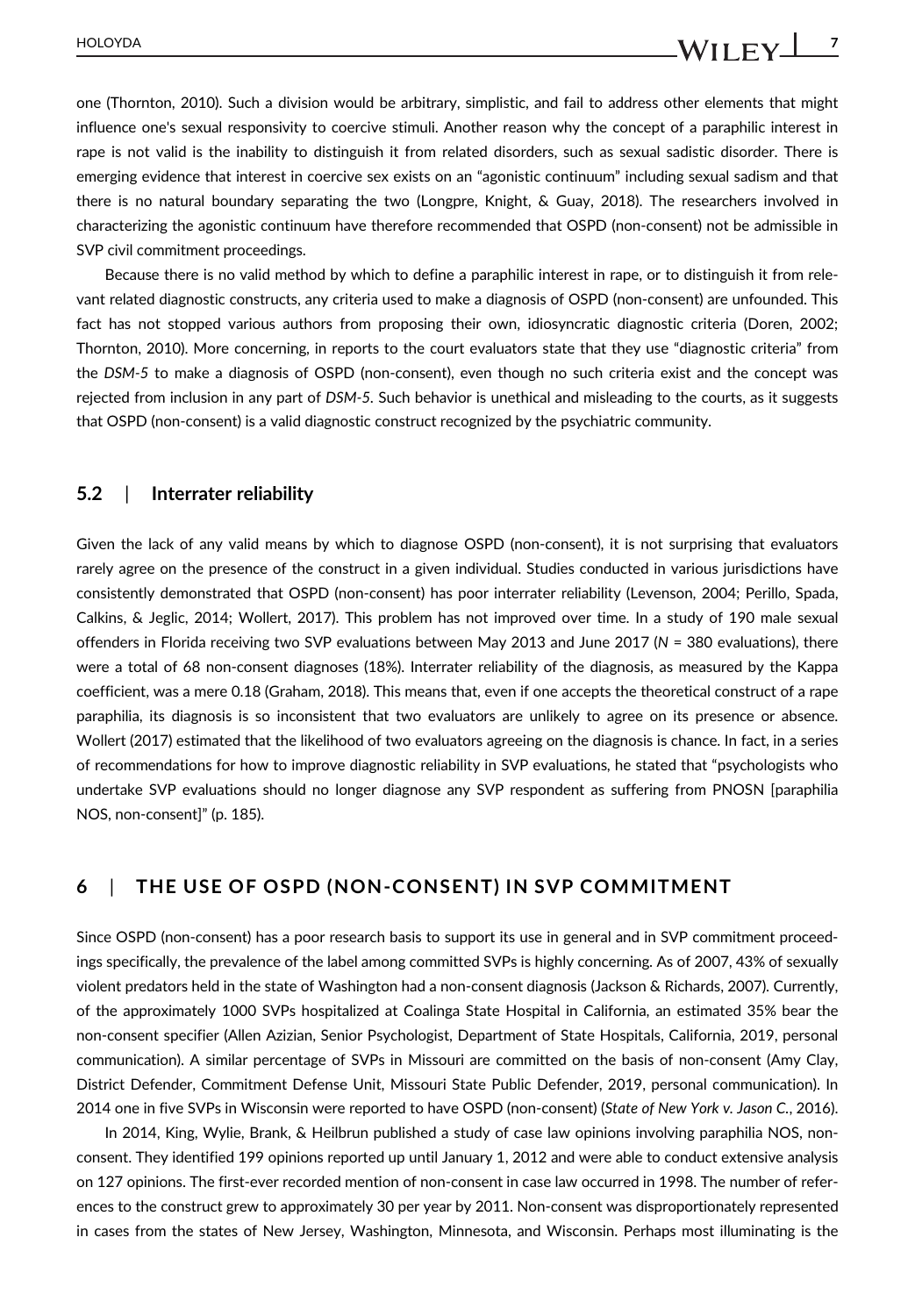documented basis for making the diagnosis. In 24.6% of cases, the diagnosis was based on behavior-based reasoning. In 16.4% the diagnosis was made due to the respondent's statements. In 56.6% of cases, however, it was unclear how a non-consent diagnosis was made. This is not surprising, given the lack of a valid method of diagnosing the construct. The non-consent paraphilia was held to be admissible and sufficient in 12.7% of 126 cases. In 77.0% of cases there was no challenge raised to the diagnosis' admissibility. The authors noted that "a court actually reaching the issue of whether PNOSN is a legitimate paraphilia was an infrequent occurrence" (p. 302). Common legal bases for holding the diagnosis admissible included that the diagnosis is not so unfounded as to violate due process, that the practice of psychological evaluation is generally considered sound such that individual diagnoses' admissibility do not require testing, and that SVP diagnoses do not require the same rigor as clinical diagnoses.

Apart from the court-related factors mentioned above, what factors have contributed to OSPD (non-consent)'s use in SVP proceedings? Perhaps there are psychological factors that have prompted evaluators to label rapists as mentally ill. There are no published studies examining the reasons why evaluators apply OSPD (non-consent) as a mental condition in SVP commitment proceedings. There are a few likely potential explanations, however. One is that evaluators are hesitant to deem high-risk individuals convicted of sex offenses ineligible for SVP commitment. Potential psychological mechanisms could be a fear of recidivism or a well intentioned (but misdirected) desire to protect society from high-risk rapists. Another possible reason for the widespread use of OSPD (non-consent) is the evaluator's need to substantiate his or her opinion that an offender meets the criteria for commitment as an SVP when the primary psychiatric diagnosis present is ASPD. Indeed, some authors who regard ASPD as an insufficient basis for the requisite mental condition argue that an offender with ASPD who stalks neighborhoods looking for women to rape is "obviously aroused by forced sex" and that "it would no doubt be more informative to the court to discuss how this… individual clearly demonstrates deviant sexual arousal to forced sex." They conclude that "an ongoing clear and special lust for the aggressive taking of sex, or a sexualized hostility toward women, leads to the diagnosis of paraphilia" (Vognsen & Phenix, 2004, p. 442). How a history of repeated, predatory rapes or hostility toward women automatically indicates that an individual has a paraphilia is unclear, and the authors fail to explain their reasoning. If other SVP evaluators hold the same diagnostic bias, however, it could explain why repeat rapists with ASPD (or even those without ASPD) receive a diagnosis of OSPD (non-consent).

#### **7** | **ISSUES REGARDING OSPD (NON-CONSENT)'S ADMISSIBILITY**

The most common legal standards for the admissibility of expert testimony in the USA are the *Frye* and *Daubert* standards, or a modified version thereof. *Frye* established that expert testimony is admissible so long as the opinions offered are "sufficiently established to have gained general acceptance in the particular field in which it belongs" (*Frye v. United States*, 1923). In *Daubert*, the Supreme Court noted that it is the trial court judge's role as gatekeeper to ensure that expert testimony is "relevant to the task at hand" and rests on a "reliable foundation." In addition, the court identified five factors that may be considered in determining whether scientific evidence is admissible: (1) whether the theory employed by the expert is generally accepted in the scientific community, (2) whether it has been subjected to peer review and publication, (3) whether it can be or has been tested, (4) whether it has an acceptable known or potential error rate, and (5) whether there are standards controlling its operation. (*Daubert v. Merrell Dow Pharmaceuticals, Inc.*, 1993).

Though it is ultimately up to the courts to determine whether expert testimony meets admissibility standards, a review of OSPD (non-consent) against the *Frye* standard and various *Daubert* elements suggests that the construct does not reach either standard. For OSPD (non-consent) to meet admissibility criteria in jurisdictions that utilize the *Frye* standard, the construct must have general acceptance in the relevant field. This raises the question as to what field would be most relevant when examining mental condition-related testimony in SVP proceedings. One might argue that the widespread use of OSPD (non-consent) in SVP civil commitment proceedings means that it has gained general acceptance in the field of SVP evaluators. Ironically, two of the primary researchers who have studied the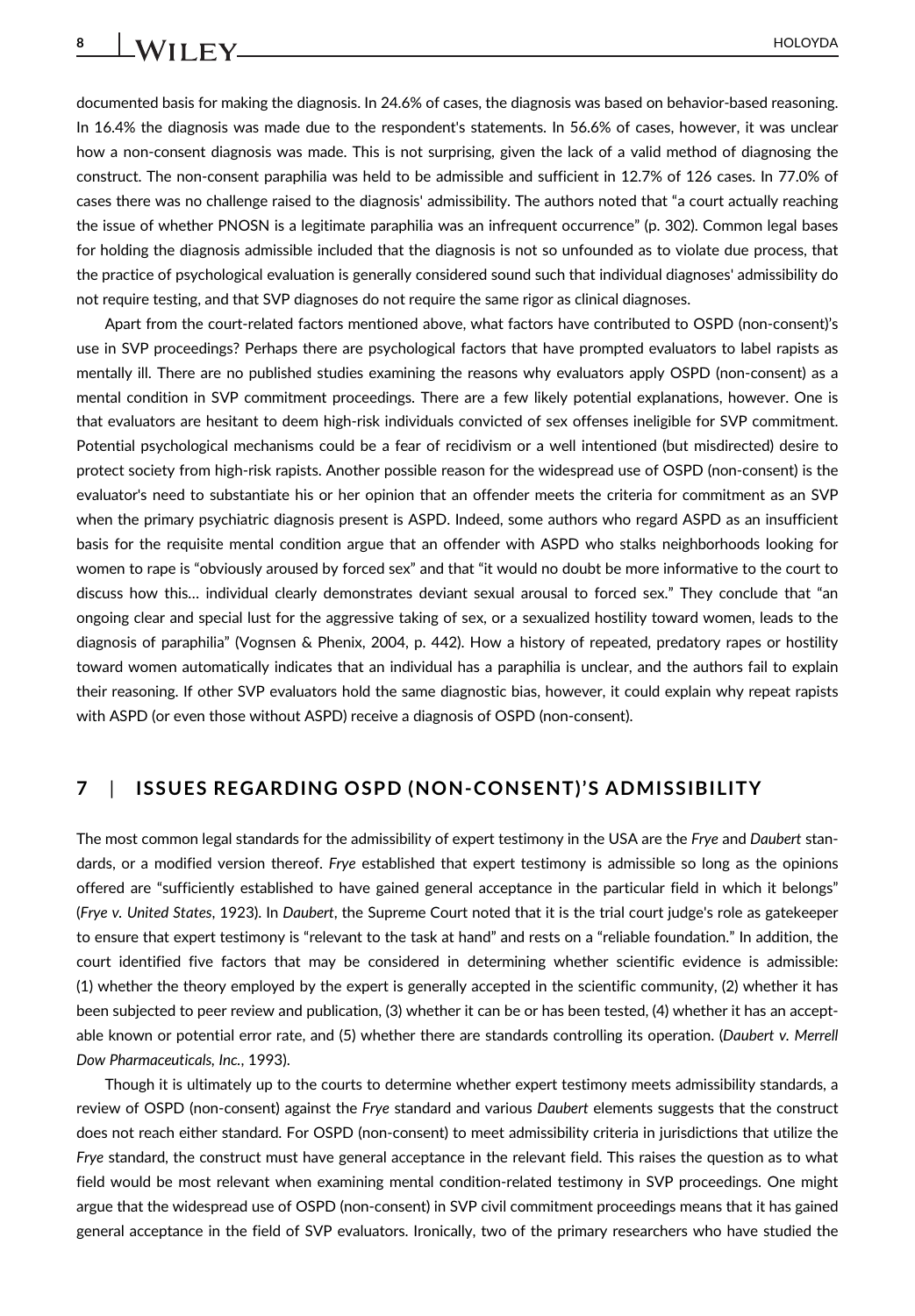concept of a non-consent paraphilia have argued that its extensive use in civil commitment hearings "leads to inconsistent diagnostic practice and may produce diagnostic decisions that are over-inclusive and without empirical foundation" (Knight & Thornton, 2011). Furthermore, those studying the agonistic continuum on which a sexual interest in coercive sex is now conceptualized argue that the diagnosis should not be admissible (Longpre et al., 2018). The concept has clearly not gained general acceptance within the psychiatric field at large, given its repeated rejection from the *DSM.* Apart from SVP evaluators who develop their own idiosyncratic, invalid criteria for the diagnosis, OSPD (non-consent) does not appear to be generally accepted in any scientific field.

OSPD (non-consent) similarly fails to satisfy most of the other *Daubert* criteria. The construct's lack of validity indicates that it cannot be formally tested. There is no standardized set of criteria, whether *DSM* styled or based on psychophysiologic measures, that can identify a paraphilic interest in rape. One cannot test what one cannot identify. Similarly, because there are no valid criteria by which to make the diagnosis, there is no standard controlling its application in SVP civil commitment proceedings. Even if one accepts the construct as valid, however, it has such poor interrater reliability that the error rate is necessarily high (Wollert, 2017). The one *Daubert* criteria that OSPD (non-consent) may satisfy is that it has been subjected to peer review and publication, though much of the available literature identifies substantial problems with the construct and its use in sexual offender civil commitment (Frances & First, 2011; Levenson, 2004; Perillo et al., 2014; Wollert, 2017; Zander, 2008).

#### **8** | **RECENT ADMISSIBILITY CHALLENGES**

Some recent cases highlight the problems related to OSPD (non-consent)'s admissibility and demonstrate various ways in which the forensic expert can address the construct in reports and testimony. In *State of New York v. Jason C.*, SVP respondent Jason C. alleged that OSPD (non-consent) was not generally accepted by the relevant scientific community and should be precluded under *Frye.* Jason C. had a history of four convictions for sexual assault involving physical violence during forced sex acts with both girlfriends and strangers. While serving time for his fourth conviction, the state filed a petition to civilly commit him. A psychologist from the New York State Office of Mental Health evaluated Mr C and diagnosed him with ASPD and alcohol use disorder, severe, in a controlled environment. A court-appointed psychologist also evaluated Mr C and diagnosed him with ASPD and OSPD (nonconsent).

At the *Frye* hearing, three experts testified on the state's behalf and three testified on the respondent's behalf. One of the state's experts, David Thornton, presented PPG data, a paraphilic rape rating scale study, and a self-report study in support of OSPD (non-consent). He later indicated that he and one of the respondent's experts, Raymond Knight, had proposed that OSPD (non-consent) exists on a continuum with sexual sadism and that the disorders are not distinct categories. The court ultimately determined that the non-consent specifier is not generally accepted "within the psychological community" and offered three explanations for its reasoning. First, it indicated that there is no clear definition or criteria for the proposed disorder, citing each of the three experts' own, idiosyncratic definitions for the construct and their disagreement in the naming, wording, and criteria for the non-consent specifier. The opinion reads, "Within the research literature, it was clear that there were differing criteria even among those working within the SVP community, which is where this diagnosis is being used if not exclusively, then clearly predominantly" (p. 21). Second, the court indicated that the non-consent diagnosis cannot be reliably distinguished from other motivations for rape, including antisociality and sexual sadism, even based on the proffered PPG studies. Third, the court noted that the studies provided by the state did not reflect a "wide, significant, well-rounded body of research" (p. 29) that supports OSPD (non-consent). Specifically, the court found problematic the few researchers studying the construct and its poor diagnostic validity and interrater reliability. In addition to these factors, the court indicated that it did not find other states' use of OSPD (non-consent) persuasive because of the limited challenges to its admissibility thus far. In addition, non-consent's rejection from the *DSM* and circumscribed use only in SVP proceedings do not suggest general acceptance by the relevant scientific community. Put more directly, the court wrote: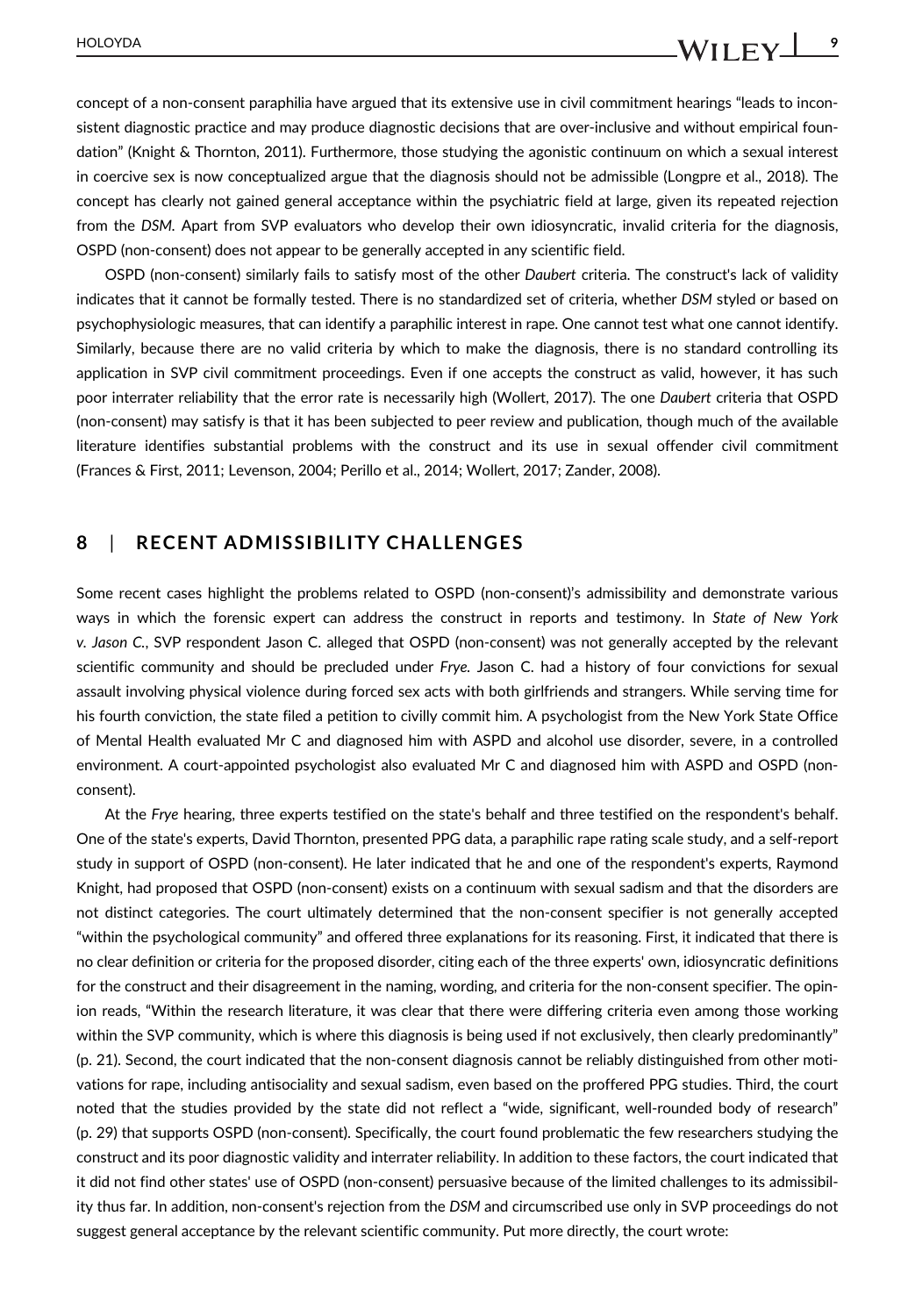This Court cannot help but ask, if this disorder exists, why isn't there convincing evidence that it exists outside the realm of civil commitment? If this disorder is a matter of the human condition, then shouldn't this paraphilia be seen outside of SVP proceedings? (p. 36)

In the case of *In Re Stanley Williams*, a man undergoing SVP commitment proceedings in Missouri filed to exclude evidence regarding his paraphilic rape diagnoses, which resulted in a *Daubert* hearing. Prior to his release from the Missouri Department of Corrections, Stanley Williams underwent an evaluation by a state-appointed psychologist who diagnosed him with OSPD (non-consent) and ASPD. A subsequent Department of Mental Health evaluator found that Mr Williams did not suffer from a "mental abnormality" as defined by Missouri statute. The state obtained a second evaluation by a psychologist, who diagnosed Mr. Williams with "Other Specified Paraphilic Disorder, Coercive Type" and ASPD. At the *Daubert* hearing, the DOC psychologist testified that the definition she used to diagnose Mr Stanley had been rejected from the *DSM* and that there is no agreed upon definition for the purported disorder. The respondent's experts discussed the low interrater reliability of the diagnostic construct and research (summarized above) rejecting the categorical method of diagnosing OSPD (nonconsent).

The court determined that OSPD (non-consent) failed to meet the *Daubert* factors and that it is not a product of reliable principles and methods. Noting that OSPD (non-consent) is not generally accepted within the relevant scientific community regardless of the wastebasket approach by which experts utilize the OSPD category, Judge Bruce Hilton wrote that "merely leaving room for acceptance of PCD [paraphilic coercive disorder] as a diagnosis does not indicate general acceptance" (p. 5). The court found that the categorical diagnostic approach taken by the state's experts had a high error rate due to poor interrater reliability, lacked support by peerreviewed publications, and could not be tested in its ability to distinguish between those with OSPD (non-consent) and those without. In a criticism of the state's experts' use of diagnostic terminology specifically excluded from the *DSM*, Judge Hilton wrote, "Using diagnostic language which has been rejected from inclusion in the *DSM* does not indicate general acceptance by the relevant community, but rather an unwillingness to accept the given methods and language in question" (pp. 5–6). Ultimately, the court found OSPD (non-consent) and "Other Specified Paraphilic Disorder, Coercive Type" inadmissible and excluded related testimony at the civil commitment trial.

| <b>Admissibility factor</b>                 | Evidence regarding factor                                                                                                                                                                     | <b>References</b>                                                                                           |
|---------------------------------------------|-----------------------------------------------------------------------------------------------------------------------------------------------------------------------------------------------|-------------------------------------------------------------------------------------------------------------|
| Testability                                 | There are no valid diagnostic methodologies or criteria<br>٠<br>Currently utilized methodologies are idiosyncratic and<br>$\bullet$<br>lack evidence to support their use                     | American Psychiatric<br>٠<br>Association, 2013<br>• Frances & First, 2011<br>Zander, 2008                   |
| Subject to publication and<br>peer-review   | • Paraphilic interest in coercive sex remains a topic of<br>ongoing publication and research<br>Current research does not support categorical<br>diagnosis                                    | • Knight et al., $2013$<br>Longpre et al., 2018                                                             |
| Known or potential error<br>rate            | • Studies demonstrate poor interrater reliability                                                                                                                                             | Graham, 2018<br>٠<br>Levenson, 2004<br>٠<br>• Perillo et al., 2014<br>Wollert, 2017                         |
| General acceptance in<br>relevant community | Repeatedly rejected from inclusion in the DSM since<br>the publication of DSM-III<br>Rejected from text related to DSM-5 OSPD category<br>Rejected from Conditions for Further Study in DSM-5 | • American Psychiatric<br>Association, 2013<br>Frances & First, 2011<br>$\bullet$<br>$\bullet$ Zander, 2008 |

TABLE 1 Addressing OSPD (non-consent) admissibility factors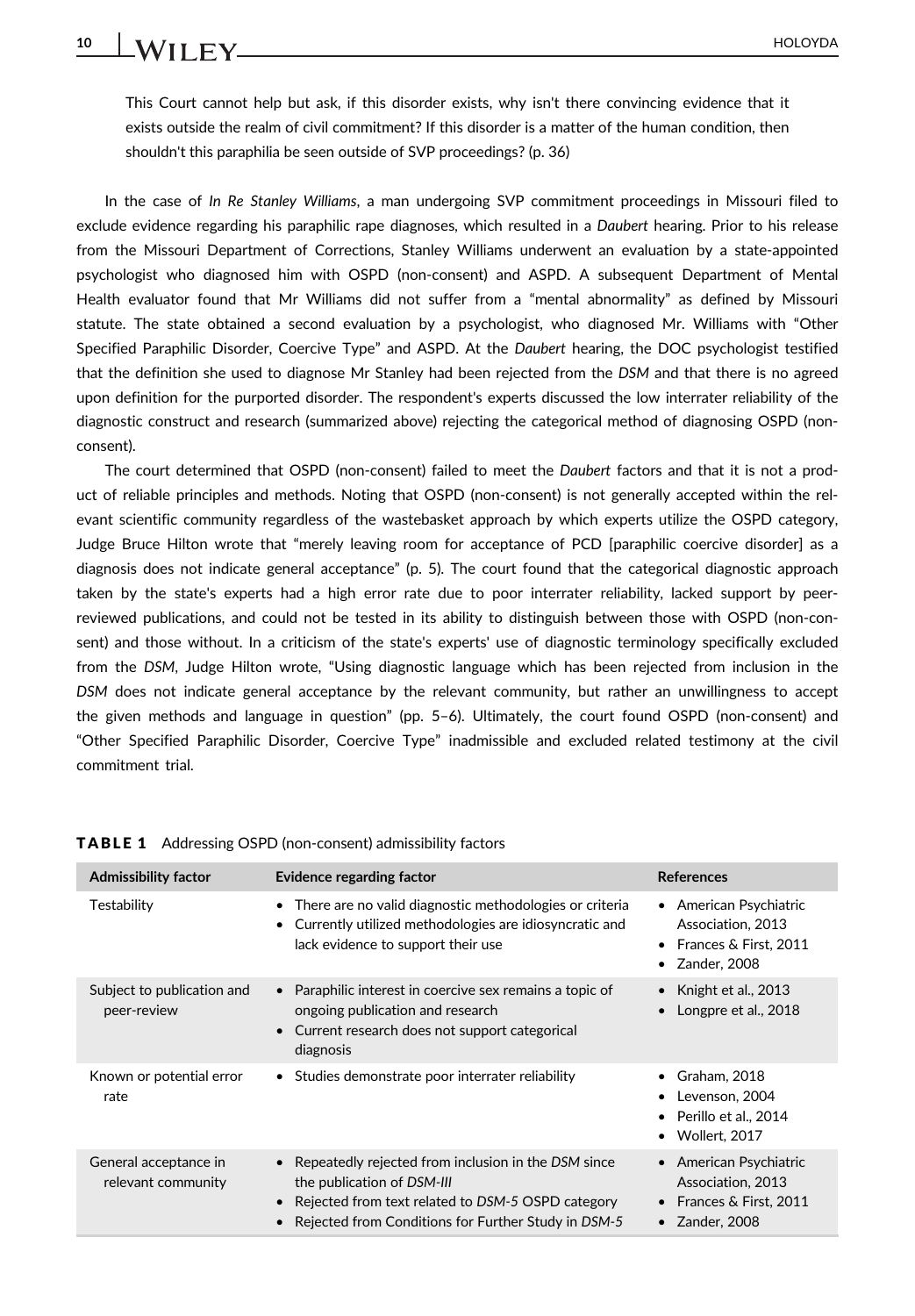Regardless of one's position on the legitimacy of the concept of paraphilic interest in rape, the state of the science does not support its use in SVP civil commitment. As the cases above demonstrate, experts testifying in favor of the construct (including those widely recognized as leading researchers on the topic) are incapable of describing a method of making a diagnosis of OSPD (non-consent) that is valid, reliable, and supported by the evidence. The reason for this is that there is no such method.

Forensic psychiatrists involved in SVP civil commitment proceedings should be aware of the diagnostic issues related to OSPD (non-consent), as they may be required to submit reports or testify at admissibility hearings regarding such matters. Table 1 provides a guideline for addressing the various admissibility factors as they relate to OSPD (non-consent). Forensic psychiatrists may consider structuring their arguments around the evidence pertaining to each admissibility factor if faced with an evaluee who has received a diagnosis of OSPD (non-consent).

### **10** | **CONCLUSION**

OSPD (non-consent) may see increasing challenges in court in the coming years as would-be SVPs successfully question its admissibility. Though it is ultimately the decision of courts whether OSPD (non-consent) meets the admissibility standard in each jurisdiction, it is important for the forensic psychiatrist participating in SVP commitment proceedings to understand the history and science behind the diagnostic construct. Forensic psychiatrists may play a role in properly educating the court about OSPD (non-consent)'s rejection from the *DSM* and recent studies pertaining to its diagnostic validity and reliability. The weight of the scientific evidence does not support the use of OSPD (non-consent) in SVP proceedings, where ill-founded diagnoses can result in the indefinite civil commitment of individuals convicted of sex offenses. That some evaluators continue to utilize this diagnostic construct is at the least an unethical, misguided effort to prevent the release of dangerous, imprisoned rapists, though arguably tantamount to an abuse of psychiatric diagnosis and civil commitment.

#### **REFERENCES**

- Abel, G., & Rouleau, J.-L. (1990). The nature and extent of sexual assault. In W. L. Marshall, D. R. Laws, & H. E. Barbaree (Eds.), *Handbook of sexual assault: Issues, theories, and treatment of the offender* (pp. 9–21). New York, NY: Plenum.
- American Psychiatric Association (1999). *Dangerous sex offenders: A task force report of the American Psychiatric Association*. Washington, DC: American Psychiatric Publishing.
- American Psychiatric Association (2013). *Diagnostic and statistical manual of mental disorders* (5th ed.). Washington, DC: American Psychiatric Publishing.
- Arizona Revised Statutes (2013). 36-3701. *Definitions*.
- Basdekis-Jozsa, R., Mokros, A., Vohs, K., Briken, P., & Habermeyer, E. (2013). Preventive detention in Germany: An overview and empirical data from two federal states. *Behavioral Sciences and the Law*, *31*(3), 344–358. https://doi.org/[https://doi.](https://doi.org/10.1002/bsl.2058) [org/10.1002/bsl.2058](https://doi.org/10.1002/bsl.2058)
- Canada (2019). Consolidation Criminal Code R.S.C., 1985, c. C-46.
- Daubert v. Merrell Dow Pharmaceuticals, Inc. 509 U.S. 579 (1993).
- Doren, D. M. (2002). *Evaluating sex offenders: A manual for civil commitments and beyond*. Thousand Oaks, CA: Sage.
- Felthous, A., & Ko, J. (2018). Sexually violent predator law in the United States. *East Asian Archives of Psychiatry*, *28*, 159–173. https://doi.org/<https://doi.org/10.12809/eaap1835>
- First, M. B., & Halon, R. L. (2008). Use of DSM paraphilia diagnoses in sexually violent predator commitment cases. *Journal of the American Academy of Psychiatry and the Law*, *36*(4), 443–454.
- Frances, A., & First, M. B. (2011). Paraphilia NOS, nonconsent: not ready for the courtroom. *Journal of the American Academy of Psychiatry and the Law*, *39*(4), 555–561.
- Frye v. United States, 293 F. 1013 (D.C. Cir., 1923).
- Graham, N. (2018, March). Examining the use of hebephilia and paraphilia non-consent in sexually violent predator evaluations. Paper presented at the 2018 Annual Conference of the American Psychology–Law Society, Memphis, TN.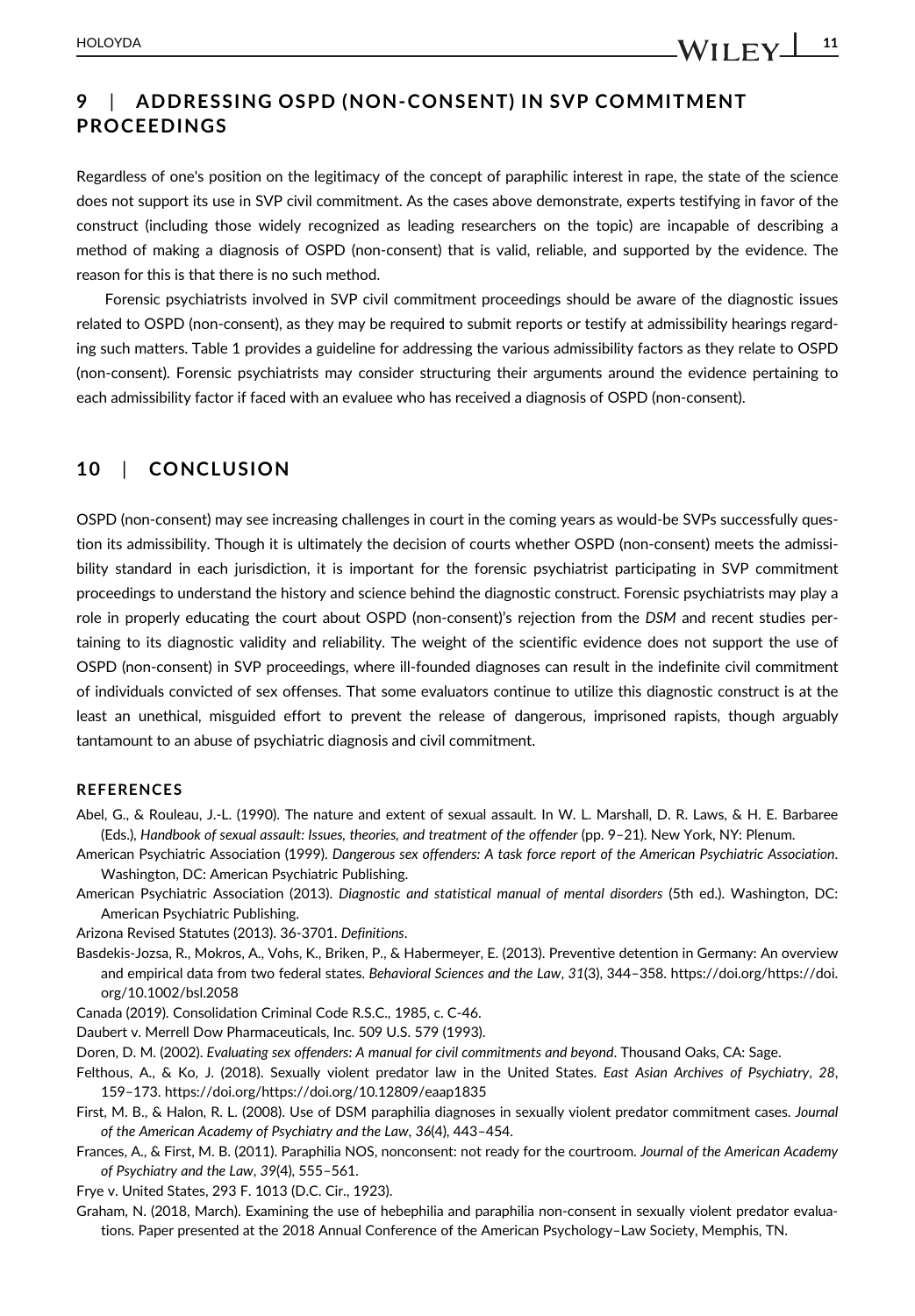# **12** HOLOYDA

- Hays, J. R., Roberts, T. K., Solway, K. S., Feldman, L., & Texas Research Institute of Mental Sciences (1981). *Violence and the violent individual: Proceedings of the twelfth annual symposium, Texas Research Institute of Mental Sciences, Houston, Texas, November 1–3, 1979*. New York, NY: Springer.
- In Re Stanley Williams, Cause No. 17SL-PR02459 (Cir. Ct. St. Louis County, 2019).
- Jackson, R. L., & Richards, H. J. (2007). Diagnostic and risk profiles among civilly committed sex offenders in Washington State. *International Journal of Offender Therapy and Comparative Criminolology*, *51*(3), 313–323. [https://doi.org/10.1177/](https://doi.org/10.1177/0306624X06292874) [0306624X06292874](https://doi.org/10.1177/0306624X06292874)
- Kansas v. Crane, 534 U.S. 407. (2002).
- Kansas v. Hendricks, 521 U.S. 346. (1997).
- Keyzer, P., & McSherry, B. (2015). The preventive detention of sex offenders: Law and practice. *UNSW Law Journal*, *38*(2), 792–822.
- King, C. M., Wylie, L. E., Brank, E. M., & Heilbrun, K. (2014). Disputed paraphilia diagnoses and legal decision making: A case law survey of paraphilia NOS, nonconsent. *Psychology, Public Policy, and Law*, *20*(3), 294–308. [https://doi.org/10.1037/](https://doi.org/10.1037/law0000018) [law0000018](https://doi.org/10.1037/law0000018)
- Knight, R. A. (2010). Is a diagnostic category for paraphilic coercive disorder defensible? *Archives of Sexual Behavior*, *39*(2), 419–426.<https://doi.org/10.1007/s10508-009-9571-x>
- Knight, R. A., Sims-Knight, J., & Guay, J.-P. (2013). Is a separate diagnostic category defensible for paraphilic coercion? *Journal of Criminal Justice*, *41*, 90–99.<https://doi.org/10.1016/j.jcrimjus.2012.11.002>
- Knight, R. A., & Thornton, D. (2011). Dialogue on paraphilic coercive disorder: Moving toward an empirically based consensus. *Sex Offender Law Report*, *12*(3), 33,44–33,46.
- Krueger, R. B., Reed, G. M., First, M. B., Marais, A., Kismodi, E., & Briken, P. (2017). Proposals for paraphilic disorders in the International Classification of Diseases and Related Health Problems, Eleventh Revision (ICD-11). *Archives of Sexual Behavior*, *46*(5), 1529–1545.<https://doi.org/10.1007/s10508-017-0944-2>
- Levenson, J. S. (2004). Reliability of sexually violent predator civil commitment criteria in Florida. *Law and Human Behavior*, *28*(4), 357–368.<https://doi.org/10.1023/B:LAHU.0000039330.22347.ad>
- Lieb, R. (1996). *Washington's sexually violent predator law: Legislative history and comparisons with other states*. Olympia, WA: Washington State Institute for Public Policy.
- Longpre, N., Knight, R.A., & Guay, J.-P. (2018, October 19). Unpacking the etiology and potential mechanisms underlying the agonistic continuum. Paper presented at the 37th Annual Conference of the Association for the Treatment of Sexual Abusers, Vancouver, BC.
- Missouri Revised Statutes (2017). 632.480, Definitions.
- Money, J. (1984). Paraphilias: phenomenology and classification. *American Journal of Psychotherapy*, *38*(2), 164–179. [https://](https://doi.org/10.1176/appi.psychotherapy.1984.38.2.164) [doi.org/10.1176/appi.psychotherapy.1984.38.2.164](https://doi.org/10.1176/appi.psychotherapy.1984.38.2.164)
- Perillo, A. D., Spada, A. H., Calkins, C., & Jeglic, E. L. (2014). Examining the scope of questionable diagnostic reliability in Sexually Violent Predator (SVP) evaluations. *International Journal of Law and Psychiatry*, *37*(2), 190–197. [https://doi.org/](https://doi.org/10.1016/j.ijlp.2013.11.005) [10.1016/j.ijlp.2013.11.005](https://doi.org/10.1016/j.ijlp.2013.11.005)
- Sreenivasan, S., Weinberger, L. E., & Garrick, T. (2003). Expert testimony in sexually violent predator commitments: Conceptualizing legal standards of "mental disorder" and "likely to reoffend". *Journal of the American Academy of Psychiatry and the Law*, *31*(4), 471–485.
- State of New York v. Jason C., NY Slip Op 26018 (Supr. Ct. N.Y., 2016).
- Stern, P. (2010). Paraphilic Coercive Disorder in the DSM: The right diagnosis for the right reasons. *Archives of Sexual Behavior*, *39*(6), 1443–1447.<https://doi.org/10.1007/s10508-010-9645-9>
- Thibaut, F., De La Barra, F., Gordon, H., Cosyns, P., Bradford, J. M., & the WFSBP Task Force on Sexual Disorders (2010). The World Federation of Societies of Biological Psychiatry (WFSBP) guidelines for the biological treatment of paraphilias. *World Journal of Biological Psychiatry*, *11*(4), 604–655. [https://doi.org/10.3109/](https://doi.org/10.3109/15622971003671628) [15622971003671628](https://doi.org/10.3109/15622971003671628)
- Thornton, D. (2010). Evidence regarding the need for a diagnostic category for a coercive paraphilia. *Archives of Sexual Behavior*, *39*, 411–418.<https://doi.org/10.1007/s10508-009-9583-6>
- Vognsen, J., & Phenix, A. (2004). Antisocial personality disorder is not enough: A reply to Sreenivasan, Weinberger, and Garrick. *Journal of the American Academy of Psychiatry and the Law*, *32*(4), 440–442.
- Weinberger, L. E., Sreenivasan, S., Azizian, A., & Garrick, T. (2018). Linking mental disorder and risk in sexually violent person assessments. *Journal of the American Academy of Psychiatry and the Law*, *46*(1), 63–70.
- Western Australia (2006). Dangerous Sexual Offenders Act 2006.
- Wollert, R. (2017). Poor diagnostic reliability, the Null-Bayes logic model, and their implications for sexually violent predator evaluations. *Psychology, Public Policy, and Law*, *13*(3), 167–203.<https://doi.org/10.1037/1076-8971.13.3.167>
- World Health Organization (2019). 6D35 Other paraphilic disorder involving non-consenting individuals. Retrieved from <https://icd.who.int/browse11/l-m/en#/http%3a%2f%2fid.who.int%2ficd%2fentity%2f1582257458>